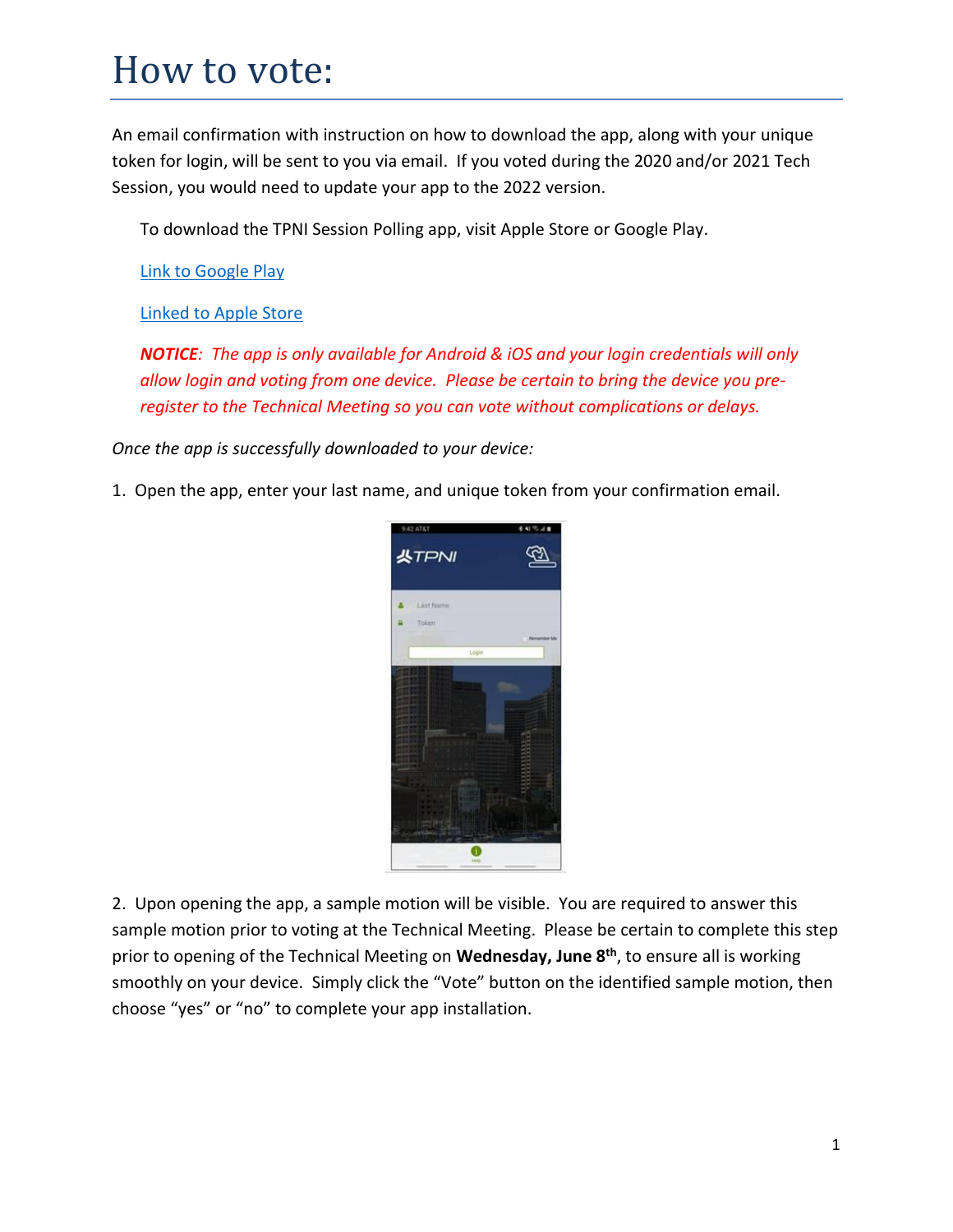

3. In preparation for participation, you may view the CAMs, each CAMs substantiation by the maker, the committee statement for each CAM, and the daily reports of submitted position statements advance of the Tech Session at [www.nfpa.org/2022techsession.](http://www.nfpa.org/2022techsession) As the week of C&E approaches, a list of available motions will populate your app.

**Note:** You must check in to the Tech Session daily (simply scan your badge with NFPA staff) before you will be able to access the ability to vote. To verify your voting status, please check Voting Status at the top of the app when opened.